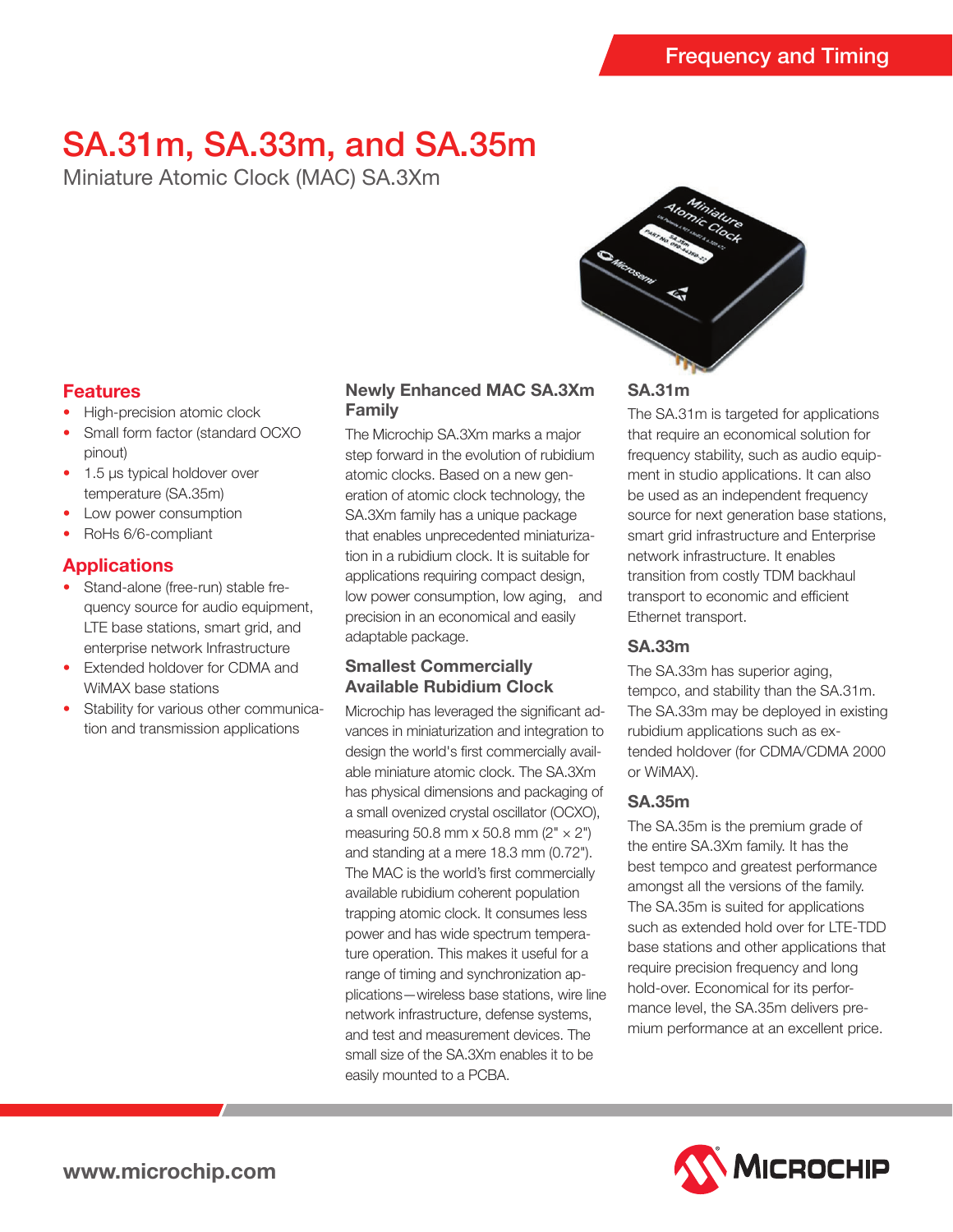## **Specifications<sup>1</sup>**

## **Electrical**

| <b>RF Outputs</b>                     |                                                                               |  |
|---------------------------------------|-------------------------------------------------------------------------------|--|
| Frequency                             | 10 MHz                                                                        |  |
| Waveform                              | CMOS square wave,<br>$0 V_{DC} - 5 V_{DC(max)}$                               |  |
| Logic Level                           | $V_{OL(max)}$ 0.55 V, $V_{OH(min)}$ 2.3 V                                     |  |
| <b>Rise/Fail Time</b>                 | $<$ 10 ns (15 pf, 1M $\Omega$ load)                                           |  |
| <b>Duty Cycle</b>                     | $50\% + 10\%$                                                                 |  |
| <b>Built-in Test Equipment Output</b> |                                                                               |  |
| Format                                | <b>CMOS</b>                                                                   |  |
| Logic                                 | $0 =$ Normal Operation<br>$1 =$ Alarm                                         |  |
| <b>Serial Communications</b>          |                                                                               |  |
| Protocol                              | <b>RS232</b>                                                                  |  |
| Format                                | CMOS 0 V to 5 $V_{DC}$                                                        |  |
| <b>Baud Rate</b>                      | 57600 (8, N, 1)                                                               |  |
| <b>Power Input</b>                    |                                                                               |  |
| <b>Supply Voltage/Current</b>         | $5 V_{DC} \pm 0.1 V_{DC}$ , max current < 2.8 A                               |  |
| <b>Power Consumption</b>              |                                                                               |  |
| Warm-up                               | 14 W max (-10 °C to 75 °C)                                                    |  |
| Operating                             | 8 W at 10 °C, 5 W at 25 °C,<br>5 W at 75 °C baseplate                         |  |
| <b>Voltage Coefficient</b>            | $<$ 2 $\times$ 10 <sup>-11</sup> peak-to-peak<br>$(+5 V_{nc} \pm 0.1 V_{nc})$ |  |

<sup>1</sup>At 25 °C and 5 VDC, unless otherwise specified.

## **Environmental**

| <b>Specification</b>                           |                                                                                                                                           |  |
|------------------------------------------------|-------------------------------------------------------------------------------------------------------------------------------------------|--|
|                                                | <b>Operating Temperature</b> $-10$ °C to 75 °C baseplate                                                                                  |  |
| <b>Magnetic Sensitivity</b>                    | $\epsilon$ $\pm$ 7 $\times$ 10 <sup>-11</sup> /Gauss (up to $\pm$ 2 Gauss)                                                                |  |
| <b>Humidity</b>                                | GR-63-CORE, issue 4,<br>April 2012, section 4.1.2                                                                                         |  |
| Vibration<br>(Operating)                       | 7.7 $g_{rms}$ , at 1 hour/axis<br>MIL-STD-810, figure 514.7E-1, category 24<br>(General Minimum Integrity Exposure)<br>No loss of lock    |  |
| <b>Humidity Shock</b><br>(Operating)           | 30 g, 11 ms half-sine pulse per MIL-STD-202,<br>Method 213, Test Condition J. Frequency<br>perturbation $\leq 4 \times 10^{-9}$ momentary |  |
| <b>Storage and Transport (Non-operating)</b>   |                                                                                                                                           |  |
| Temperature                                    | $-55$ °C to 100 °C                                                                                                                        |  |
| Vibration<br>(non-operating,<br>unpackaged)    | 10.9 g <sub>ms</sub> at 1 hour/axis per MIL-STD-810,<br>figure 514.7E-1, Cat 24                                                           |  |
| <b>Shock</b><br>(non-operating,<br>unpackaged) | 50 g, 11 ms half-sine pulse per MIL-STD-202,<br>Method 213, Test Condition A                                                              |  |

## **Performance Parameters**

| Specification                                              |                                                                                  |
|------------------------------------------------------------|----------------------------------------------------------------------------------|
| Warm-up Time<br>(Time to $<$ 1 $\times$ 10 <sup>-9</sup> ) | $<$ 15 min (typical @25C)                                                        |
| Retrace                                                    | $\lt$ +5 $\times$ 10 <sup>-11</sup><br>(on-off-on: 24 hours, 48 hours, 12 hours) |
| Analog Tuning                                              | Range: $\pm 1 \times 10^{-8}$<br>Input: 0 V–5 V into 5 kΩ                        |
| Digital Tuning                                             | Range: $\pm 2 \times 10^{-8}$<br>(resolution $\pm 1 \times 10^{-12}$ )           |
| Time Drift in a 24 hr Period<br>(SA.35m)                   | 1.5 µs, typical (-10 $\degree$ C to 70 $\degree$ C, 16 $\degree$ C/hr)           |
| <b>MTBF</b>                                                |                                                                                  |
|                                                            | $\geq$ 20 years at 40 °C (ground, benign, GB)                                    |
| Per MIL-HDBK-217F                                          | $\geq$ 17 years at 40 °C (ground, fixed, GF)                                     |
| Per Telcordia SR-332,<br>Issue 1                           | $\geq$ 20 years at 40 °C (ground, fixed,<br>uncontrolled)                        |
| <b>Accuracy at Shipment</b>                                | $< \pm 5 \times 10^{-11}$                                                        |